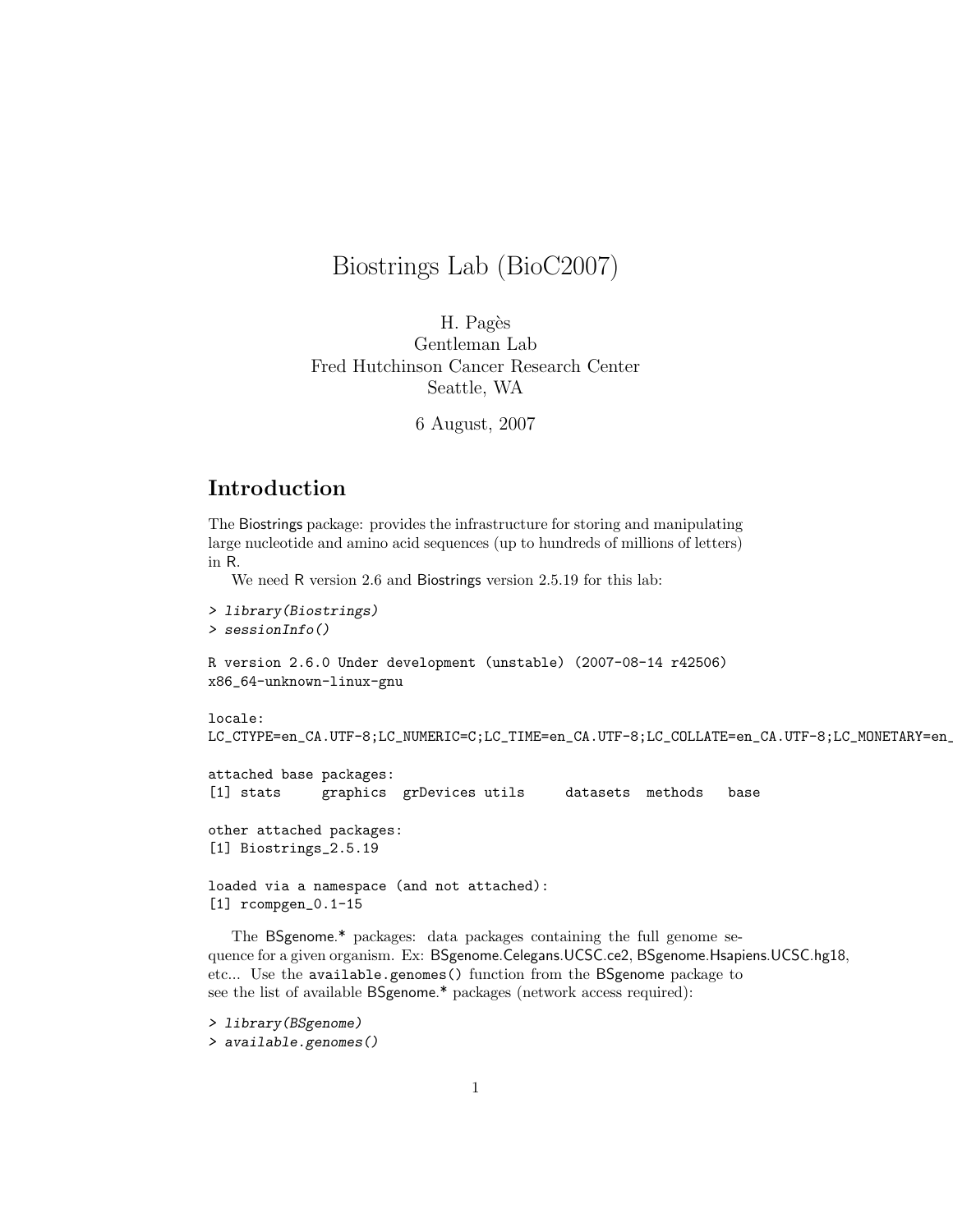```
[1] "BSgenome.Celegans.UCSC.ce2"
[2] "BSgenome.Dmelanogaster.BDGP.Release5"
[3] "BSgenome.Dmelanogaster.FlyBase.r51"
[4] "BSgenome.Dmelanogaster.UCSC.dm2"
[5] "BSgenome.Hsapiens.UCSC.hg16"
[6] "BSgenome.Hsapiens.UCSC.hg17"
[7] "BSgenome.Hsapiens.UCSC.hg18"
[8] "BSgenome.Mmusculus.UCSC.mm6"
[9] "BSgenome.Mmusculus.UCSC.mm7"
[10] "BSgenome.Mmusculus.UCSC.mm8"
[11] "BSgenome.Scerevisiae.UCSC.sacCer1"
```
Then install with biocLite():

```
> source("http://bioconductor.org/biocLite.R")
```

```
> biocLite("BSgenome.Dmelanogaster.FlyBase.r51")
```
Note that those BSgenome.\* packages are big (from a few Mb to more than 800 Mb for BSgenome.Hsapiens.UCSC.hg18) so this installation over the network can take a long time.

### BString objects

The BString class is the basic container for big sequences. Unlike standard character vectors in R that can store an arbitrary number of strings, a BString object can only contain 1 string. For sequences commonly found in biology, 3 variants of the BString class are available:

- 1. The DNASstring class for storing a DNA sequence.
- 2. The RNAString class for storing a RNA sequence.
- 3. The AAString class for storing a sequence of amino acids.

For each of these classes, there is a constructor that allows to create an instance of the class from a character string:

> s1 <- BString("hello") > s2 <- DNAString("GACCCT") > s3 <- AAString("MARKSLEMSIR")

### Exercise 1

- 1. Create some arbitrary BString, DNAString and AAString instances.
- 2. Apply nchar and alphabet on them.
- 3. Apply alphabetFrequency and reverseComplement on the DNAString objects.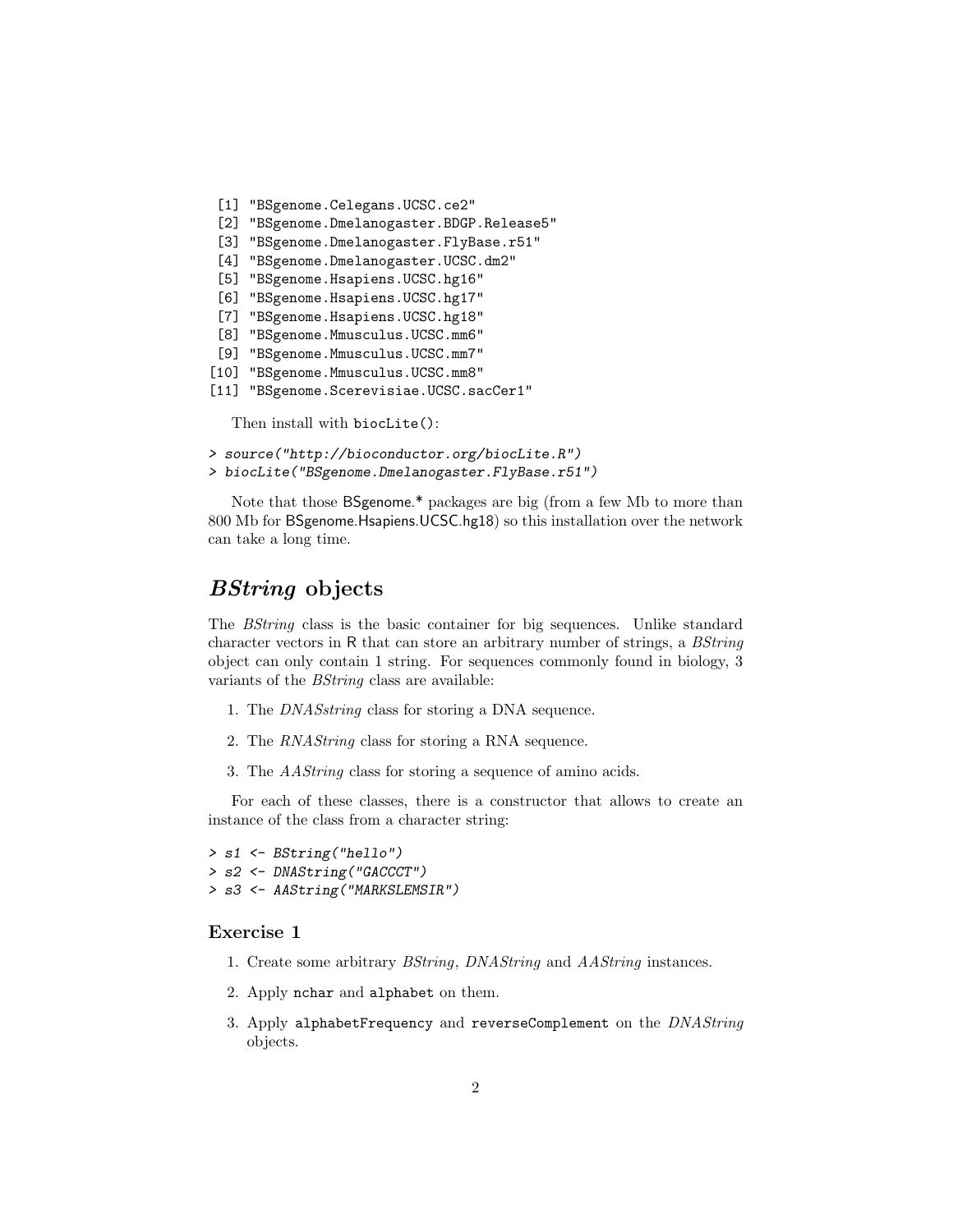4. Extract substrings by using the subsetting operator [ and by using the subBString function.

IMPORTANT: The subBString function should always be preferred to the subsetting operator [ for substring extraction. More on this later...

## BSgenome.\* packages

A BSgenome.\* package is a data package containing the full genome sequence for a given organism.

Please refer to the introduction of this document for how to display the list of BSgenome.\* packages currently available and how to install them over the network.

The name of a BSgenome.\* package is made of 4 parts separated by a dot (e.g. BSgenome.Celegans.UCSC.ce2). The 1st part is always BSgenome, the 2nd part is the name of the organism (abbreviated), the 3rd part is the name of the organisation who assembled the genome and the 4th part is the release string or number used by this organisation for this assembly of the genome.

A BSgenome.\* package contains a single top level object whose name matches the second part of the package name:

```
> library(BSgenome.Celegans.UCSC.ce2)
> Celegans
C. elegans genome:
- organism: Caenorhabditis elegans
- provider: UCSC
- provider version: ce2
- release date: Mar. 2004
- release name: WormBase v. WS120
- single sequences (DNAString objects, see '?seqnames'):
    chrI chrII chrIII chrIV chrV chrX chrM
- multiple sequences (BStringViews objects, see '?mseqnames'):
   upstream1000 upstream2000 upstream5000
```
(use the '\$' or '[[' operator to access a given sequence)

Displaying this object shows some information about the provenance of this genome plus 2 indexes of sequences: the single sequences and the multiple sequences. The single sequences are DNAString objects and the multiple sequences are *BStringViews* objects (will be introduced soon).

#### Exercise 2

1. Display several chromosomes of C. elegans. Do they contain IUPAC extended letters?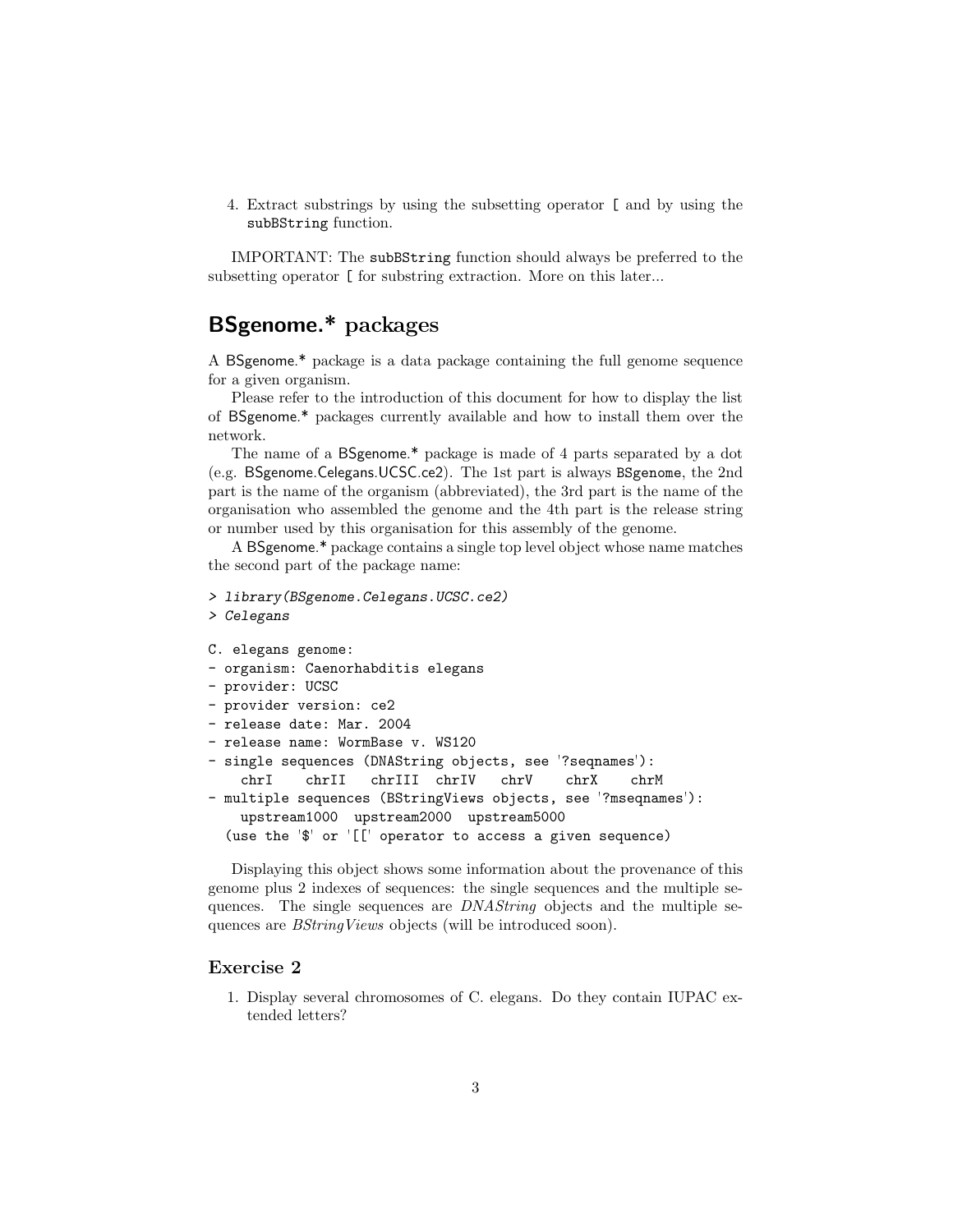- 2. Load BSgenome.Dmelanogaster.FlyBase.r51 (fruit fly genome). Do the chromosomes contain IUPAC extended letters?
- 3. Extract the last 10M bases from fruit fly chromosome 2L. Use the system.time function to compare the performance of subBString vs the subsetting operator [.

### BStringViews objects

A BStringViews object contains a set of views on the same sequence called "the subject". Each view is defined by its start and end locations: both are integers such that start  $\leq$  end. We use the views function to create a *BStringViews* object for a given set of start and end locations. Here we create a BStringViews object with 4 views:

```
> v <- views(DNAString("TAATAATG"), 3:0, 5:8)
> v
 Views on a 8-letter DNAString subject
Subject: TAATAATG
Views:
   start end width
[1] 3 5 3 [ATA][2] 2 6 5 [AATAA]
[3] 1 7 7 [TAATAAT]
[4] 0 8 9 [ TAATAATG]
```
Note that two views can overlap and that a view can be "out of limits" i.e. it can start before the first letter of the subject or/and end after its last letter. The subject is the DNA sequence TAATAATG:

```
> subject(v)
```

```
8-letter "DNAString" instance
Value: TAATAATG
```
A BStringViews object can be subsetted like a standard character vector:

```
> length(v)
```

```
[1] 4
```
 $> v[4:2]$ 

Views on a 8-letter DNAString subject Subject: TAATAATG Views: start end width

```
[1] 0 8 9 [ TAATAATG]
[2] 1 7 7 [TAATAAT]
[3] 2 6 5 [AATAA]
```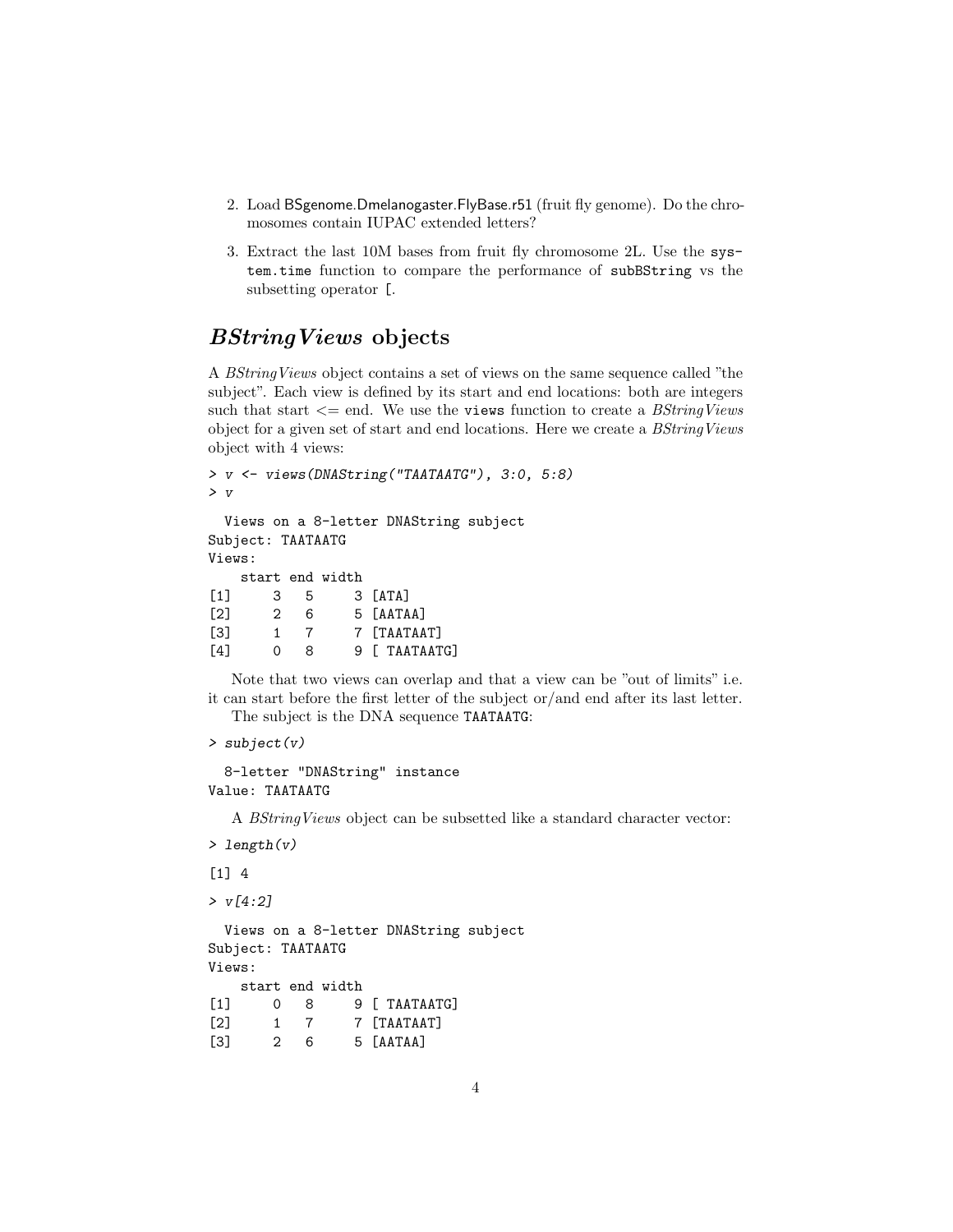The start/end/width (integer vectors) can be extracted with start(), end() and width():

 $> start(v)$ [1] 3 2 1 0  $>$  end(v) [1] 5 6 7 8  $> width(v)$ [1] 3 5 7 9

A given view can be extracted as a BString (or derived) object with the [[ operator:

 $> v[[2]]$ 

5-letter "DNAString" instance Value: AATAA

Note this operator returns an instance of the same class as the subject.

#### Exercise 3

- 1. Compare nchar vs width on v.
- 2. Find a programatical way to remove "out of limits" views from a  $BStringViews$ object.

#### Exercise 4

- 1. Use the mask function to mask the Ns in fruit fly chromosome 2L. Apply mask again to the result (and without the second argument) to see the location of the Ns. Do we have isolated Ns or N-blocks?
- 2. Find the location of the Ns in C. elegans chromosome III and in H. sapiens chromosome 1.
- 3. What's the longest A-block in fruit fly chromosome 2L?

#### Exercise 5

The objective of this exercise is to "look at" the introns of a given eukaryote. For this we need:

1. The BSgenome.\* package with the full genome sequence of the target organism.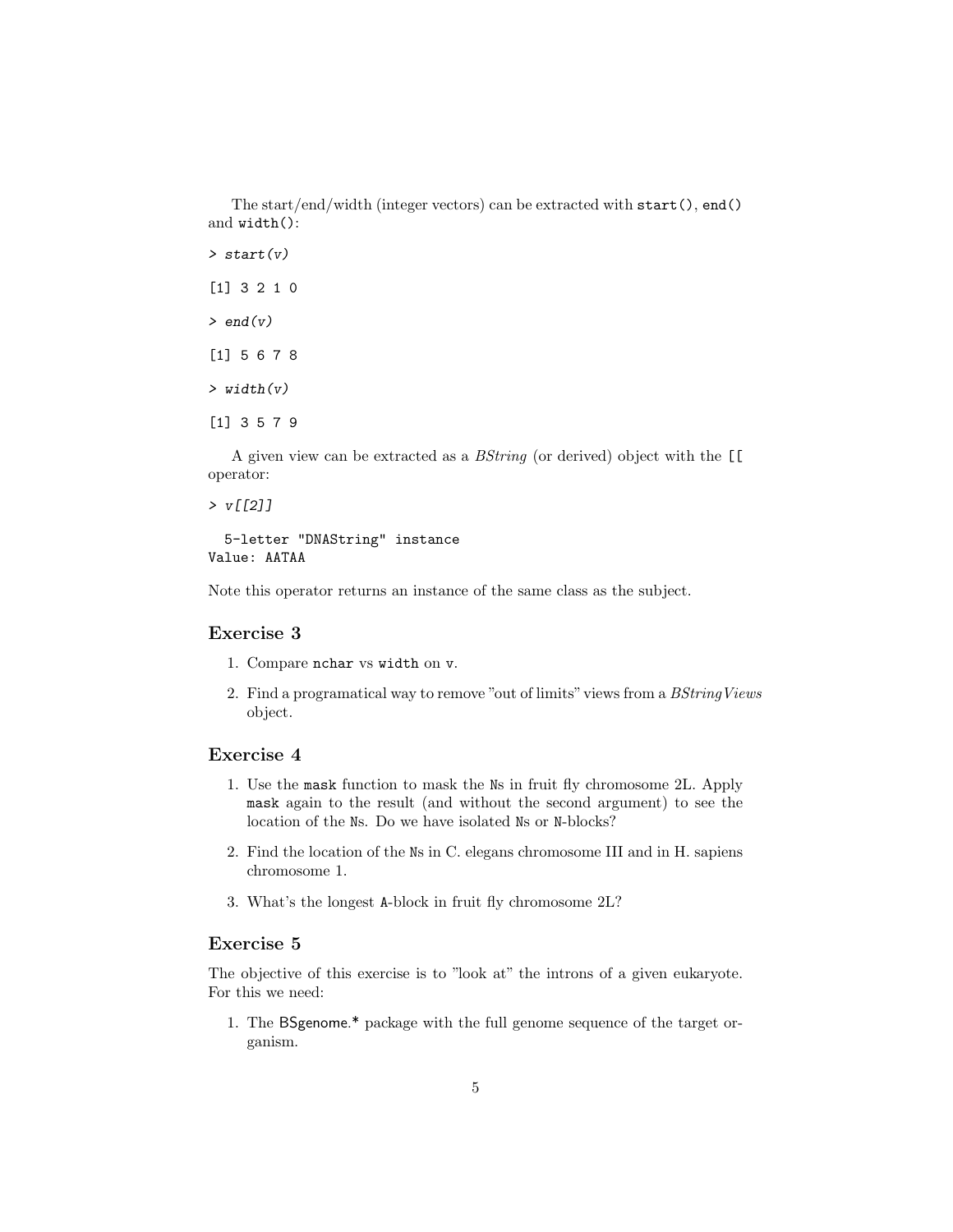- 2. Annotations that give us the gene and exon locations of the organism. Note that it's important to make sure that these annotations are targetting exactly the version (build/assembly) of the genome that we are using.
- 3. The Biostrings package.

We do this analysis on the fruit fly genome: we use genome r5.1 from Fly-Base (the BSgenome.Dmelanogaster.FlyBase.r51 package) and a package of annotations for this genome, the ann.Dmelanogaster.FlyBase.r51 package, made from the GFF files provided by FlyBase:

#### > library(ann.Dmelanogaster.FlyBase.r51)

The annotations in this package are organized as follow: CHR\_SHORTNAMES gives the list of chromosomes for which annotations are provided:

> CHR\_SHORTNAMES

[1] "2L" "2R" "3L" "3R" "4" "X" "M"

and for each chromosome, 2 data frames are provided: 1 for the genes and 1 for the exons:

```
> colnames(getAnnGenes("2L"))
```

| $\left[1\right]$ "segname"           | "source" | "start"      |
|--------------------------------------|----------|--------------|
| $\lceil 4 \rceil$ "end"              | "strand" | "attrib"     |
| [7] "Name"                           | "Alias"  | "cyto_range" |
| [10] "putative_ortholog_of" "Dbxref" |          |              |

> colnames(getAnnExons("2L"))

```
[1] "seqname" "source" "start" "end" "strand" "Name" "Parent"
[8] "Dbxref"
```
For our analysis, we only need the "seqname", "start", "end" and "strand".

```
> getAnnGenes("2L")[1:5, c("seqname", "start", "end", "strand")]
```

|                                                                  | seqname start end strand |                |               |           |  |  |
|------------------------------------------------------------------|--------------------------|----------------|---------------|-----------|--|--|
| FBgn0031208                                                      |                          | 2L 7529 9491   |               | $\ddot{}$ |  |  |
| FBgn0002121                                                      |                          |                | 2L 9836 21372 |           |  |  |
| FBgn0031209                                                      |                          | 2L 21919 23888 |               |           |  |  |
| FBgn0051973                                                      |                          | 2L 25402 59242 |               |           |  |  |
| FBgn0067779                                                      |                          | 2L 67044 71390 |               | $\ddot{}$ |  |  |
|                                                                  |                          |                |               |           |  |  |
| > getAnnExons("2L")[1:5, c("seqname", "start", "end", "strand")] |                          |                |               |           |  |  |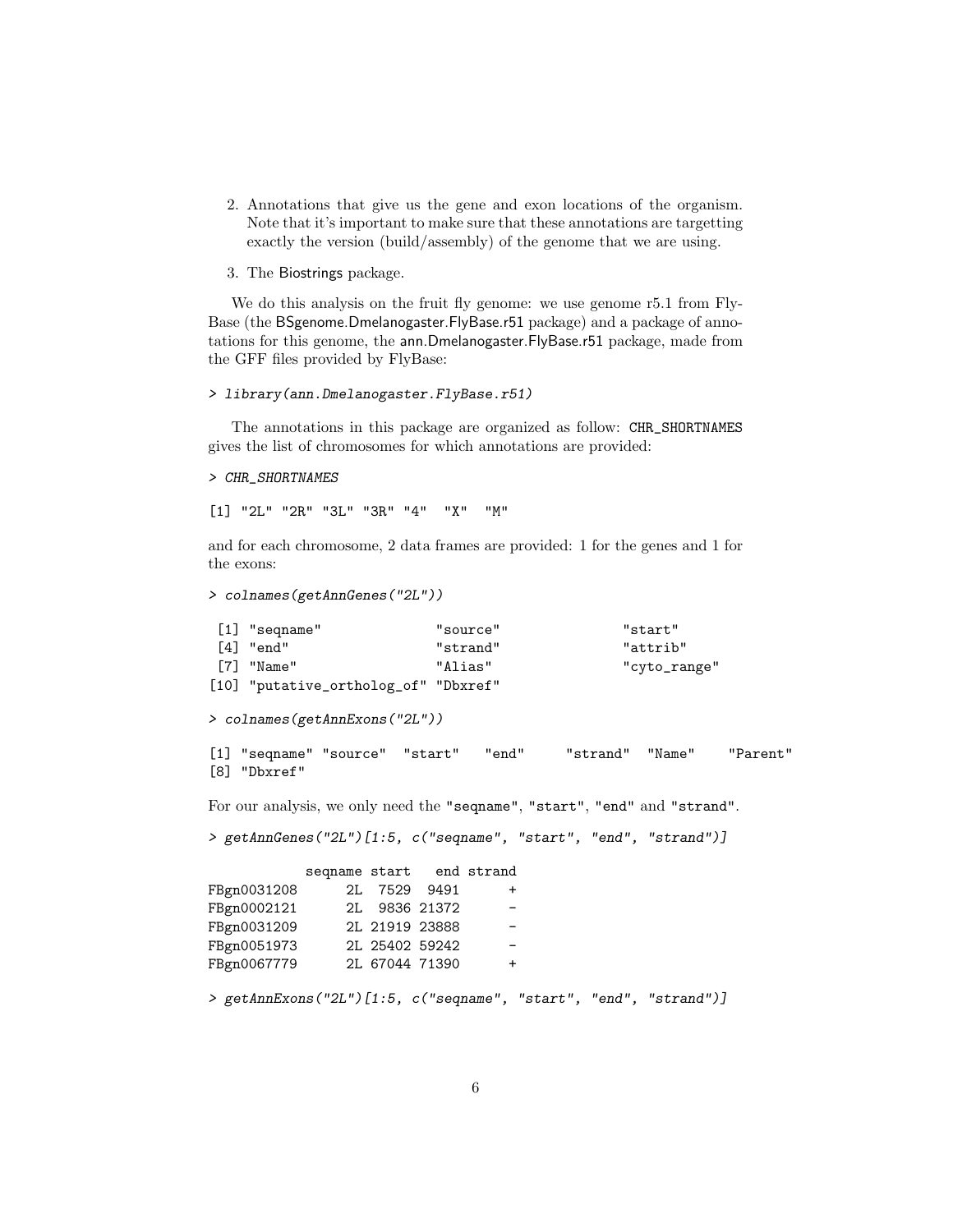|           | seqname start end strand |                |           |
|-----------|--------------------------|----------------|-----------|
| CG11023:1 |                          | 2L 7529 8116   | +         |
| CG11023:2 |                          | 2L 8229 8589   | $\ddot{}$ |
| CG11023:3 |                          | 2L 8668 9491   | +         |
| CG2671:9  |                          | 2L 9836 11344  |           |
| CG2671:8  |                          | 2L 11410 11518 |           |

The row names are gene ids for the former and exon ids for the later.

Finally, the data object EXON2GENE (named character vector) provides the mappping between exon ids and gene ids (many-to-one relationship):

```
> data(EXON2GENE)
```

```
> EXON2GENE["CG11023:1"]
```
CG11023:1 "FBgn0031208"

To get all the exons belonging to a given gene:

```
> names(EXON2GENE)[EXON2GENE == "FBgn0031208"]
```

```
[1] "CG11023:1" "CG11023:2" "CG11023:3"
```
- 1. Extract the start and end position of the exons belonging to gene FBgn0025803 (chromosome 3R).
- 2. Load BSgenome.Dmelanogaster.FlyBase.r51 and create a BStringViews object where the subject is chromosome 3R and the views are the exon locations found previously.
- 3. Apply the mask function on this BStringViews object. Is this new BStringViews object representing the introns sequences for gene FBgn0025803? What needs to be adjusted?
- 4. Are we discovering something?

## The matchPattern function

This function finds all matches of a given pattern in a sequence. Using match-Pattern on a BString, DNAString or AAString object is much faster than working with regular expressions, be it in R (on a standard character string) or in another language like Python.

```
> library(BSgenome.Hsapiens.UCSC.hg18)
> chr1 <- Hsapiens$chr1
> system.time(m <- matchPattern("AAAAAAAAAATT", chr1))
  user system elapsed
 0.384 0.000 0.386
```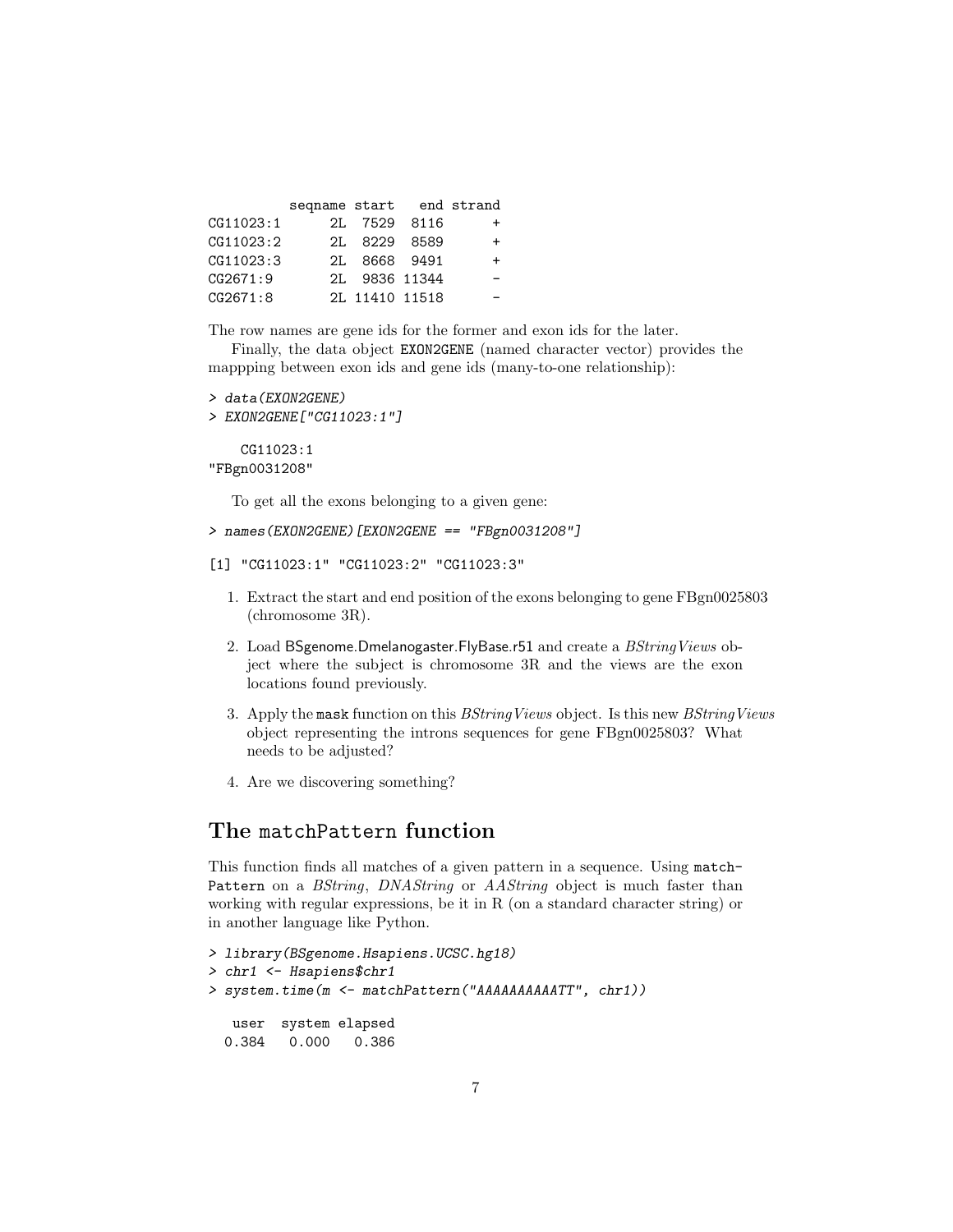Views on a 247249719-letter DNAString subject Subject: TAACCCTAACCCTAACCCTAACCCTAACCCTAAC...NNNNNNNNNNNNNNNNNNNNNNNNNNNNNNNNN Views:

|        | start               | end       | width           |                                    |
|--------|---------------------|-----------|-----------------|------------------------------------|
| [1]    | 34037               | 34048     | 12              | <b><i>FAAAAAAAAATT1</i></b>        |
| [2]    | 154549              | 154560    | 12              | <b><i><u>LAAAAAAAAATT1</u></i></b> |
| [3]    | 403863              | 403874    | 12              | <b><i><u>LAAAAAAAAATT1</u></i></b> |
| [4]    | 538110              | 538121    | 12              | <b><i><u>LAAAAAAAAATT1</u></i></b> |
| [5]    | 538654              | 538665    | 12              | <b><i><u>LAAAAAAAAATT1</u></i></b> |
| [6]    | 690385              | 690396    | 12 <sub>1</sub> | <b><i>FAAAAAAAAATT1</i></b>        |
| [7]    | 729676              | 729687    | 12 <sub>1</sub> | <b><i><u>LAAAAAAAAATT1</u></i></b> |
| [8]    | 832484              | 832495    | 12              | <b><i>FAAAAAAAAATT1</i></b>        |
| [9]    | 1027883             | 1027894   | 12              | [AAAAAAAAATT]                      |
|        |                     |           |                 |                                    |
| [5126] | 245825662 245825673 |           | 12              | <b><i>FAAAAAAAAATT1</i></b>        |
| [5127] | 245946178           | 245946189 | 12              | <b><i><u>LAAAAAAAAATT1</u></i></b> |
| [5128] | 246110416           | 246110427 | 12              | <b><i>FAAAAAAAAATT1</i></b>        |
| [5129] | 246114017           | 246114028 | 12              | <b><i><u>LAAAAAAAAATT1</u></i></b> |
| [5130] | 246248087           | 246248098 | 12 <sub>1</sub> | <b><i><u>LAAAAAAAAATT1</u></i></b> |
| [5131] | 246282785           | 246282796 | 12              | <b><i><u>LAAAAAAAAATT1</u></i></b> |
| [5132] | 246460105           | 246460116 | 12              | <b><i>FAAAAAAAAATT1</i></b>        |
| [5133] | 247068709           | 247068720 | 12              | [AAAAAAAAATT]                      |
| [5134] | 247177225 247177236 |           | 12              | $TAAAAAAAATT$                      |

Also, regular expressions can miss some matches:

```
> length(gregexpr("ATA", "ATATA"))
```
[1] 1

matchPattern returns all matches:

```
> length(matchPattern("ATA", "ATATA"))
```
[1] 2

#### Exercise 6

- 1. Find all the matches of an arbitrary nucleotide sequence in fruit fly chromosome 2L.
- 2. In fact, if we don't take any special action, we only get the hits in the plus strand of the chromosome. Find the matches in the minus strand too. IMPORTANT: You should always avoid to reverseComplement an entire chromosome sequence (this is very inefficient).

> m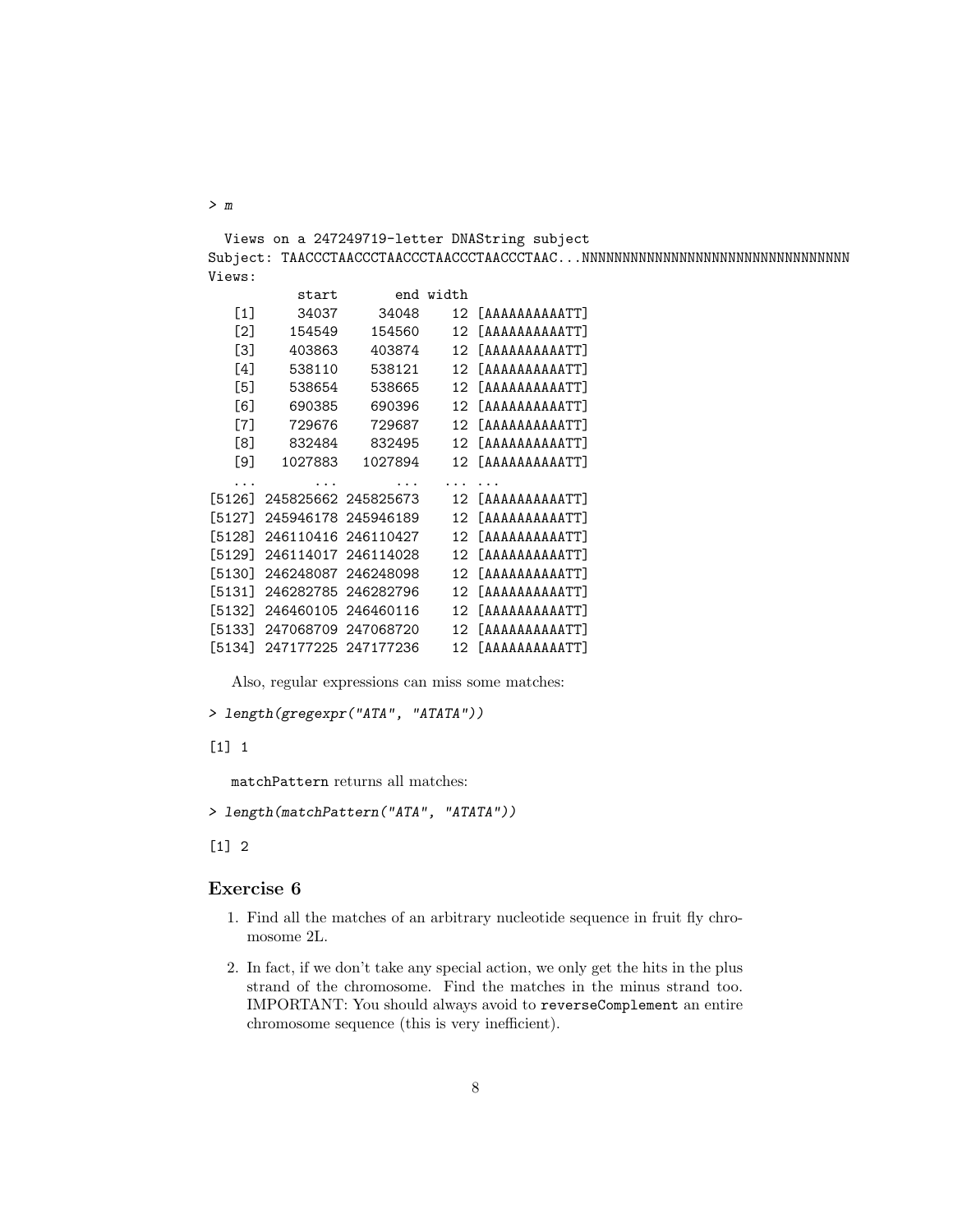#### Exercise 7

The objective of this exercise is to check that, for a given probe of a given chip, the hit location found by matchPattern is in agrement with the location reported in the annotations available for this chip. We use Affymetrix human chip hgu95av2 for this analysis.

- 1. Use hgu95av2 to find the chromosome location of the gene targetted by probeset 1138\_at.
- 2. Use hgu95av2probe to find all the probe sequences for this probeset id (put the result in a character vector called probes).
- 3. Use matchPattern to find the corresponding hit for each probe in the corresponding chromosome (use a sapply(probes, function(probe) ...) construction to put all the results in a single list, the returned list will have one element per probe in probes). Do we have a hit for every probe? Compare with hgu95av2CHRLOC[["1138\_at"]]. Do you see something wrong?
- 4. Try again with mismatch=1. Do we have a hit for every probe?
- 5. In fact, according to hgu95av2probe, probeset 1138\_at should hit a gene in the antistrand. Does this look correct?

#### Exercise 8

IUPAC extended letters can be used to express ambiguities in the pattern or in the subject of the search. This is controlled via the fixed argument of the matchPattern function. If fixed is TRUE (the default), all letters in the pattern and the subject are interpreted litterally. If fixed is FALSE, IUPAC extended letters in the pattern and in the subject are interpreted as ambiguities e.g. M will match A or C and N will match any letter (the IUPAC\_CODE\_MAP named character vector gives the mapping between IUPAC letters and possible nucleotides they stand for). The most common use of this feature is to introduce wildcards in the pattern by replacing some of its letters with Ns.

- 1. Search pattern GAACTTTGCCACTC in fruit fly chromosome 2L.
- 2. Repeat but this time allow the 2nd T in the pattern (6th letter) to match anything. Anything wrong?
- 3. You can use the mask function or fixed="subject" to work around the previous problem. Try and compare.

#### Exercise 9

The objective of this exercise is to simulate a *PCR experiment* on the fruit fly genome. A PCR experiment uses primer pairs specifically designed to target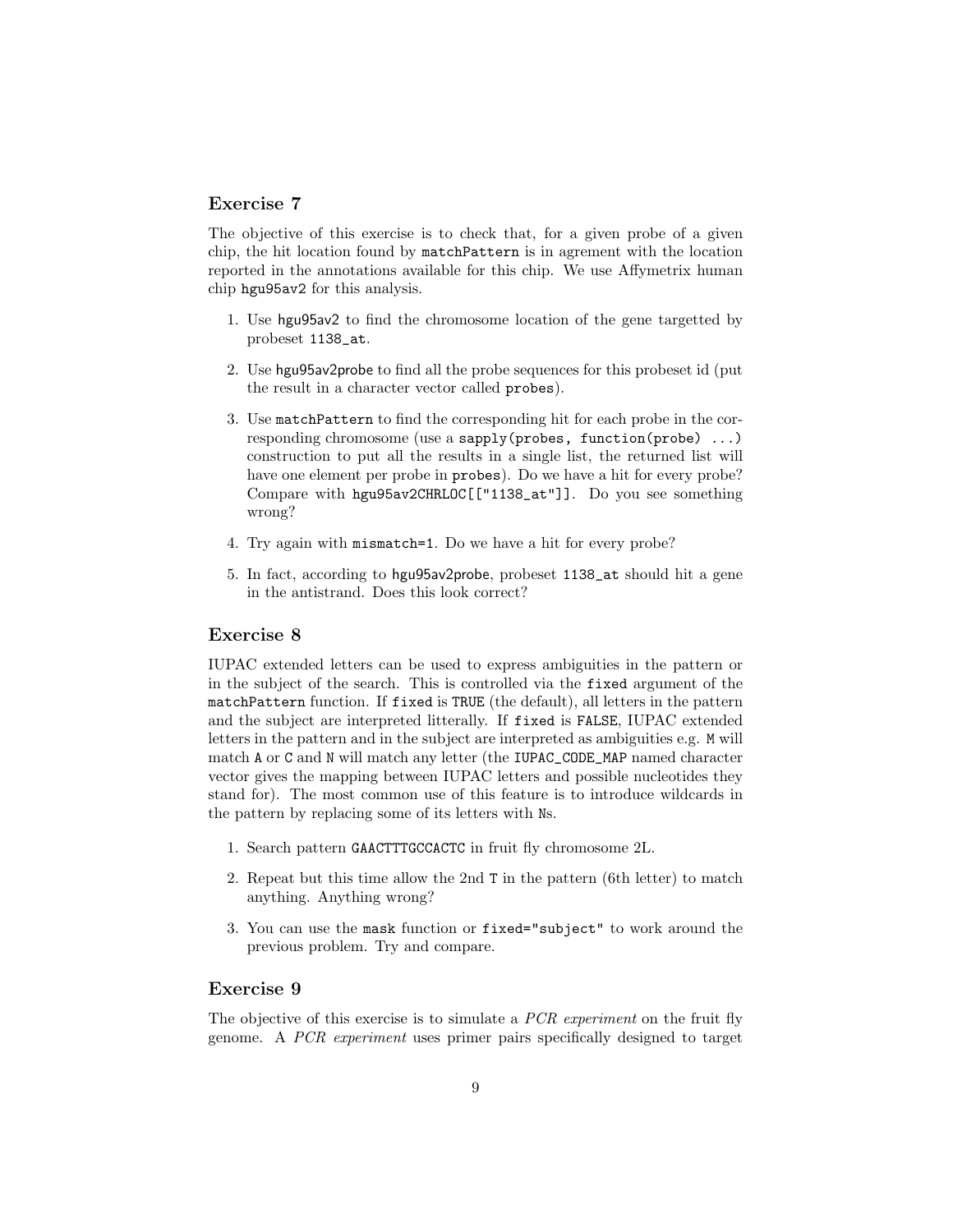the genome of a given organism to "amplify" certain regions of this genome. Each primer pair is made of a forward and a reverse primer. Both primers are short nucleotide sequences with 2 parts: a gene-specific part (the "probe") and a "tag" used for the amplification processus. We'll call the forward probe and the reverse probe the probe parts of the forward and reverse primer respectively. For each primer pair, the forward and reverse probes are designed to hit the same chromosome at nearby locations. The region between the 2 hits is called an amplicons: it is the region that gets "amplified" by the PCR processus.

For our computer-simulated PCR experiment, we'll use the small library of primer pairs stored in the plate1\_probes.txt file. This library can be loaded into a data frame with:

```
> probes <- read.table("plate1_probes.txt", stringsAsFactors = FALSE)
> dim(probes)
```
[1] 95 2

```
> probes[1:5, ]
```

|            | Fprobe                                                   | Rprobe               |
|------------|----------------------------------------------------------|----------------------|
|            | plate1_A02 GAGACCACCGCCGCAACTGAAG GAGACCACCGCCGCAACTGAAG |                      |
| plate1_A03 | AGCTCCGAGTTCCTGCAATA                                     | CGTTGTTCACAAATATGCGG |
| plate1_A04 | ACCCAGCAAAAAGAAGAGCA                                     | AGCAGTTCGGACCTCTTGAA |
| plate1_A05 | AGTTAAGGGCCTGTGGTGTG                                     | TACTGTTGTCGCGATTCAGC |
| plate1_A06 | AGACGGTGGTGAACACATGA                                     | CTTTTCGAGAGTGGAGTCCG |

We've put one primer pair per row in this data frame. The row names of the data frame contain the primer pair ids. Also note that, as suggested by the col names, we've only put the probe parts for each primer pair (the "tag" part has been removed, it can be ignored for the purpose of this exercise).

The first goal of this exercise is to write a function that, given a probe pair and a subject (the PCR target), returns the amplicons associated with this probe pair.

In order to acquire some expertise, we'll try to find the amplicon(s) associated with the following arbitrary probe pair:

```
> Fprobe0 <- DNAString("AGCTCCGAGTT")
> Rprobe0 <- DNAString("CGTTGTTCACA")
```
We choose short probes on purpose so the risk to have several hits in several chromosome is high. This is a good way to learn how to deal in a systematical way with the multi hit problem!

1. Find all Fprobe0 and Rprobe0 hits in chromosome 3R. Remember that nothing prevents a probe to hit the strand that it was not designed for! Put the start positions of all the "plus hits" (i.e. the hits of Fprobe0 and Rprobe0 in the plus strand) in the Phits object (integer vector). Put the end positions of all the "minus hits" in the Mhits object (integer vector).